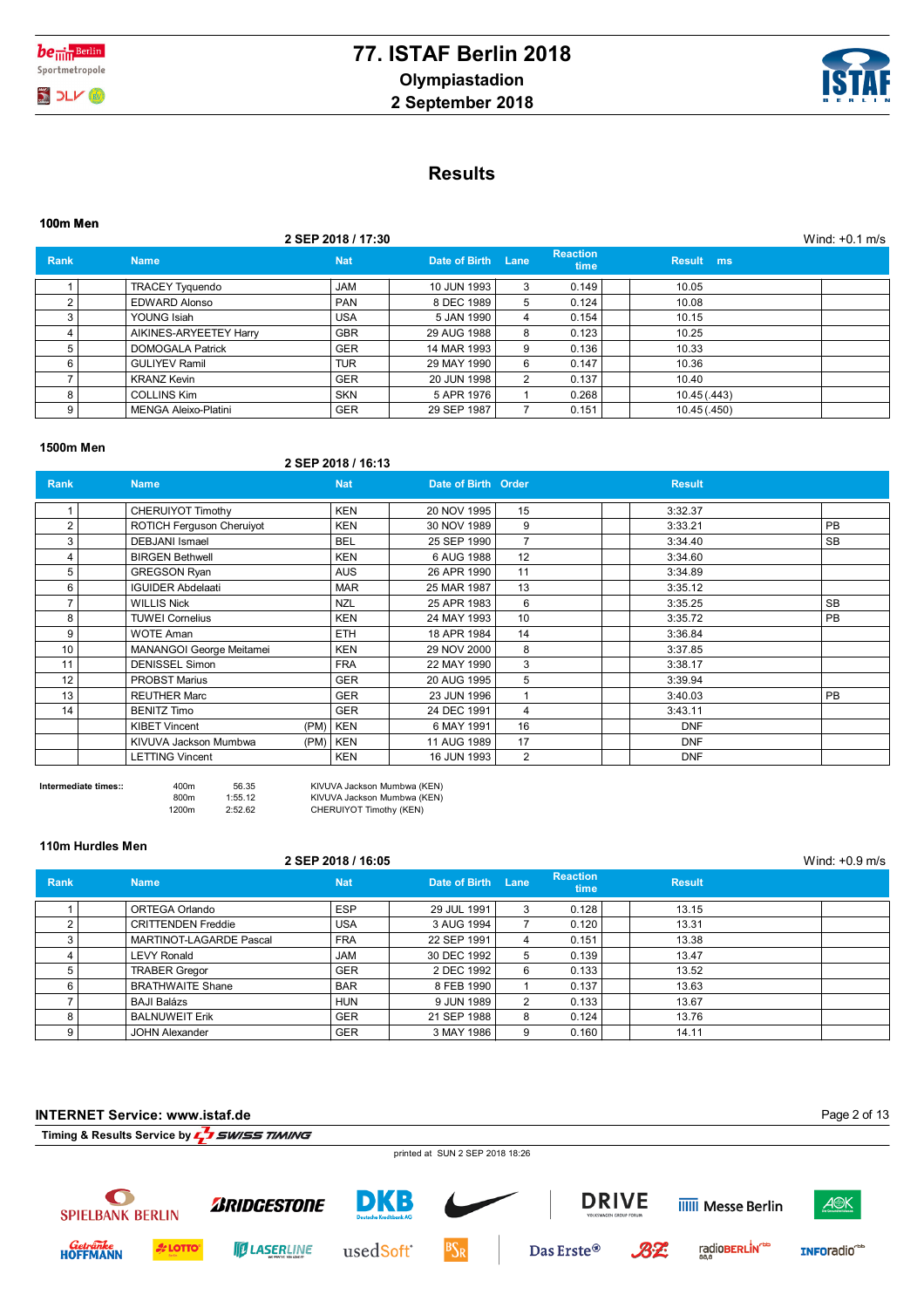



# **Results**

|      |                         |                           |                    |                           |                | <b>Javelin Throw Men</b> |               |  |  |  |  |  |  |  |  |
|------|-------------------------|---------------------------|--------------------|---------------------------|----------------|--------------------------|---------------|--|--|--|--|--|--|--|--|
|      |                         |                           | 2 SEP 2018 / 15:00 |                           |                |                          |               |  |  |  |  |  |  |  |  |
| Rank | <b>Name</b>             |                           | <b>Nat</b>         | Date of Birth Order       |                |                          | <b>Result</b> |  |  |  |  |  |  |  |  |
|      | RÖHLER Thomas           |                           | <b>GER</b>         | 30 SEP 1991               | 8              |                          | 86.50         |  |  |  |  |  |  |  |  |
| 2    | <b>WEBER Julian</b>     |                           | <b>GER</b>         | 29 AUG 1994               | 5              |                          | 85.54         |  |  |  |  |  |  |  |  |
| 3    | <b>HOFMANN Andreas</b>  |                           | <b>GER</b>         | 16 DEC 1991               | $\overline{7}$ |                          | 85.09         |  |  |  |  |  |  |  |  |
| 4    | <b>KIRT Magnus</b>      |                           | <b>EST</b>         | 10 APR 1990               | 6              |                          | 83.79         |  |  |  |  |  |  |  |  |
| 5    | <b>MARDARE</b> Andrian  |                           | <b>MDA</b>         | 20 JUN 1995               | $\overline{2}$ |                          | 80.76         |  |  |  |  |  |  |  |  |
| 6    | <b>MIALESHKA Pavel</b>  |                           | <b>BLR</b>         | 24 NOV 1992               |                |                          | 74.93         |  |  |  |  |  |  |  |  |
|      | ŠTROBINDERS Rolands     |                           | LAT                | 14 APR 1992               | 4              |                          | 74.18         |  |  |  |  |  |  |  |  |
| 8    | <b>KRUKOWSKI Marcin</b> |                           | <b>POL</b>         | 14 JUN 1992               | 3              |                          | 74.16         |  |  |  |  |  |  |  |  |
|      |                         |                           | $\mathbf{2}$       | 3                         |                | 5                        | 6             |  |  |  |  |  |  |  |  |
|      | <b>RÖHLER T</b>         | 80.43                     | $\mathsf{x}$       | x                         | 86.16          | 86.50                    | x             |  |  |  |  |  |  |  |  |
|      | WEBER J                 | 76.61                     | 85.54              | 82.37                     | 83.89          | 82.09                    | 82.45         |  |  |  |  |  |  |  |  |
|      | <b>HOFMANN A</b>        | 79.25                     | 84.22              | 85.09                     | 83.27          | x                        | X             |  |  |  |  |  |  |  |  |
|      | <b>KIRT M</b>           | 83.05                     | 77.12              | 83.10                     | 83.79          | x                        | x             |  |  |  |  |  |  |  |  |
|      | <b>MARDARE A</b>        | 79.68                     | 80.76              | 80.00                     | x              | x                        | 80.12         |  |  |  |  |  |  |  |  |
|      | <b>MIALESHKA P</b>      | $\boldsymbol{\mathsf{x}}$ | 71.13              | $\boldsymbol{\mathsf{x}}$ | x              | 74.93                    | 70.84         |  |  |  |  |  |  |  |  |
|      | ŠTROBINDERS R           | $\boldsymbol{\mathsf{x}}$ | 74.18              | 71.95                     | x              | x                        |               |  |  |  |  |  |  |  |  |
| 8    | <b>KRUKOWSKI M</b>      | 74.16                     |                    |                           |                | x                        |               |  |  |  |  |  |  |  |  |

### **High Jump Men**

### **2 SEP 2018 / 15:10**

| Rank           | <b>Name</b>             |                | <b>Nat</b>               |                          | Date of Birth Order |                |            | <b>Result</b> |                          |            |  |
|----------------|-------------------------|----------------|--------------------------|--------------------------|---------------------|----------------|------------|---------------|--------------------------|------------|--|
|                |                         |                |                          |                          |                     |                |            |               |                          |            |  |
|                | NEDASEKAU Maksim        |                | <b>BLR</b>               |                          | 21 JAN 1998         | 8              |            | 2.30          |                          |            |  |
| $\overline{2}$ | PRZYBYLKO Mateusz       |                | <b>GER</b>               |                          | 9 MAR 1992          | 9              |            | 2.28          |                          |            |  |
| 3              | <b>ONNEN Eike</b>       |                | <b>GER</b>               |                          | 3 AUG 1982          | 5              |            | 2.24          |                          |            |  |
| 4              | POTYE Tobias            |                | <b>GER</b>               |                          | 16 MAR 1995         | 4              |            | 2.24          |                          |            |  |
| 5              | <b>AMELS Douwe-Jorn</b> |                | <b>NED</b>               |                          | 16 SEP 1991         | $\overline{2}$ |            | 2.24          |                          |            |  |
| 6              | PROTSENKO Andriy        |                | <b>UKR</b>               |                          | 20 MAY 1988         | 6              |            | 2.20          |                          |            |  |
| 7              | <b>IVANYUK Ilya</b>     |                | <b>ANA</b>               |                          | 9 MAR 1993          | 7              |            | 2.20          |                          |            |  |
| 8              | <b>SPANK Raul</b>       |                | <b>GER</b>               |                          | 13 JUL 1988         | 1              |            | 2.15          |                          |            |  |
| 9              | <b>DEMYANYUK Dmytro</b> |                | <b>UKR</b>               |                          | 30 JUN 1983         | 3              |            | 2.05          |                          |            |  |
|                |                         |                |                          |                          |                     |                |            |               |                          |            |  |
|                |                         | 2.05           | 2.10                     | 2.15                     | 2.20                | 2.24           | 2.28       | 2.30          | 2.32                     | 2.34       |  |
|                | <b>NEDASEKAU M</b>      | $\overline{a}$ | $\overline{\phantom{a}}$ | $\circ$                  | XO                  | $\mathsf{o}$   | XXO        | XXO           | $\overline{\phantom{a}}$ | <b>XXX</b> |  |
| $\overline{2}$ | PRZYBYLKO M             | ٠              | $\overline{\phantom{a}}$ | $\circ$                  | ٠                   | $\circ$        | XXO        | <b>XXX</b>    |                          |            |  |
| 3              | <b>ONNEN E</b>          | ۰              | $\circ$                  | $\overline{\phantom{a}}$ | XO                  | $\circ$        | <b>XXX</b> |               |                          |            |  |
|                | POTYE T                 |                | $\circ$                  | $\circ$                  | XXO                 | $\circ$        | <b>XXX</b> |               |                          |            |  |
| 5              | AMELS DJ                |                | $\circ$                  | $\circ$                  | XXO                 | XXO            | <b>XXX</b> |               |                          |            |  |
| 6              | PROTSENKO A             | $\circ$        | $\circ$                  | XO                       | $\circ$             | XXX            |            |               |                          |            |  |
|                | <b>IVANYUK I</b>        |                | $\circ$                  | XO                       | XXO                 | <b>XXX</b>     |            |               |                          |            |  |
| 8              | <b>SPANK R</b>          | $\Omega$       | $\circ$                  | $\circ$                  | <b>XXX</b>          |                |            |               |                          |            |  |
| 9              | DEMYANYUK D             | XO             | ٠                        | <b>XXX</b>               |                     |                |            |               |                          |            |  |

# **INTERNET Service: www.istaf.de**

Page 3 of 13

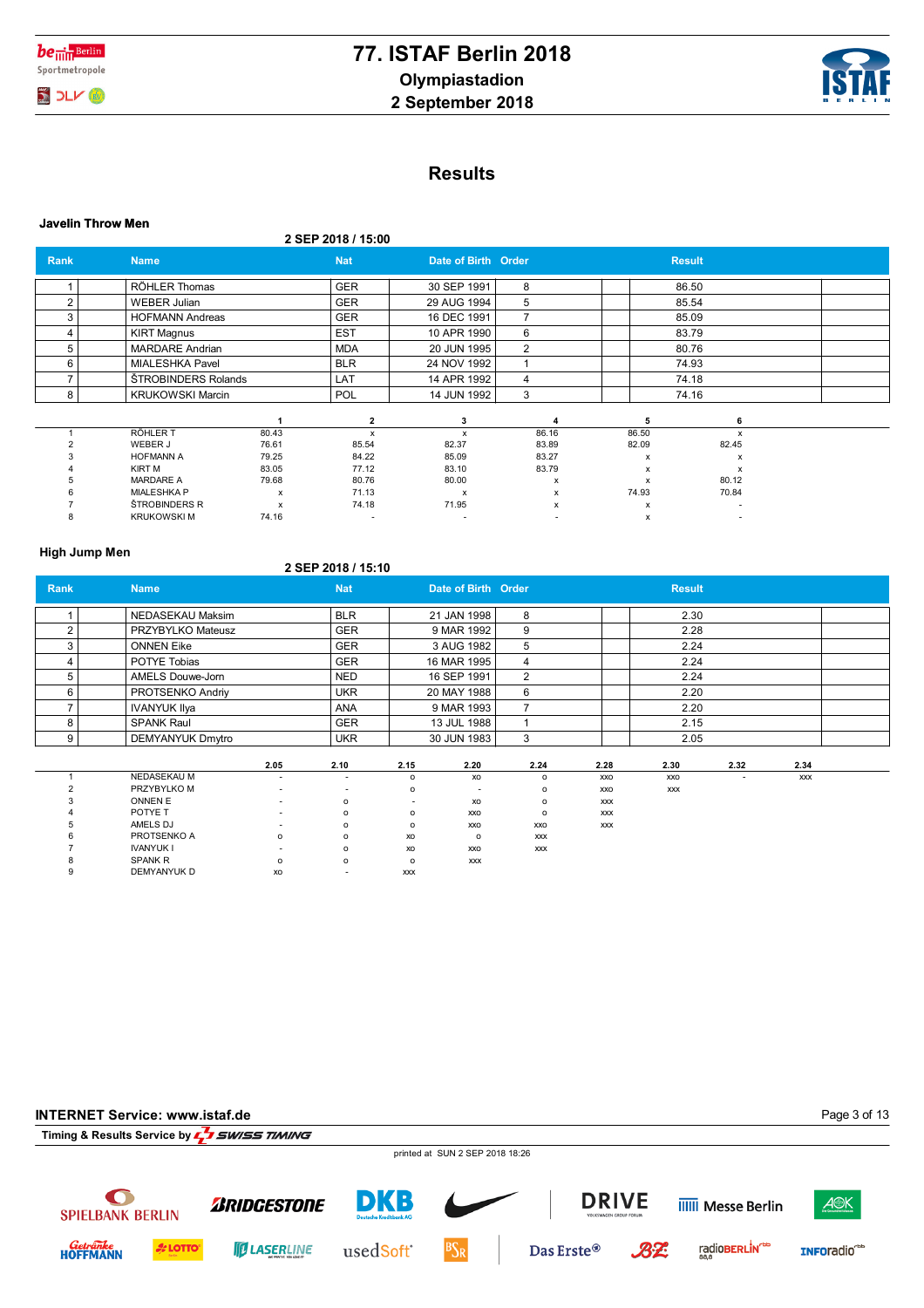



# **Results**

|                | <b>Discus Throw Men</b>             |                       |                    |                       |                       |                |                |  |  |  |
|----------------|-------------------------------------|-----------------------|--------------------|-----------------------|-----------------------|----------------|----------------|--|--|--|
|                |                                     |                       | 2 SEP 2018 / 16:40 |                       |                       |                |                |  |  |  |
| Rank           | <b>Name</b>                         |                       | <b>Nat</b>         | Date of Birth Order   |                       |                | <b>Result</b>  |  |  |  |
|                | <b>HARTING Christoph</b>            |                       | <b>GER</b>         | 10 APR 1990           | 8                     |                | 65.67          |  |  |  |
| $\overline{2}$ | <b>HARTING Robert</b>               |                       | GER                | 18 OCT 1984           | 9                     |                | 64.95          |  |  |  |
| 3              | <b>WIERIG Martin</b>                |                       | <b>GER</b>         | 10 JUN 1987           | $\overline{7}$        |                | 63.67          |  |  |  |
| 4              | <b>URBANEK Robert</b>               |                       | POL                | 29 APR 1987           | 4                     |                | 63.20          |  |  |  |
| 5              | <b>KANTER Gerd</b>                  |                       | <b>EST</b>         | 6 MAY 1979            | 3                     |                | 62.37          |  |  |  |
| 6              | <b>KIRCHLER Hannes</b>              |                       | <b>ITA</b>         | 22 DEC 1978           | $\overline{2}$        |                | 60.26          |  |  |  |
| 7              | <b>MALACHOWSKI Piotr</b>            |                       | <b>POL</b>         | 7 JUN 1983            | 5                     |                | 60.23          |  |  |  |
| 8              | <b>JASINSKI Daniel</b>              |                       | GER                | 5 AUG 1989            | 6                     |                | 58.27          |  |  |  |
| 9              | <b>ABELE Arthur</b>                 |                       | <b>GER</b>         | 30 JUL 1986           | 1                     |                | 43.32          |  |  |  |
|                |                                     |                       | $\overline{2}$     | 3                     | 4                     | 5              | 6              |  |  |  |
|                | <b>HARTING C</b>                    | $\pmb{\times}$        | $\pmb{\times}$     | 61.66                 | 65.67                 | x              | x              |  |  |  |
| $\overline{c}$ | <b>HARTING R</b>                    | 61.15                 | 63.26              | 63.50                 | 3.69                  | x              | 64.95          |  |  |  |
| 3              | <b>WIERIG M</b><br><b>URBANEK R</b> | $\mathsf{x}$<br>61.82 | 63.67<br>63.20     | $\mathsf{x}$<br>62.29 | $\mathbf{x}$<br>62.85 | 61.30<br>61.82 | 62.65<br>62.92 |  |  |  |
| 5              | <b>KANTER G</b>                     | 59.58                 | 60.92              | 62.37                 | $\mathsf{x}$          | 62.06          | 61.92          |  |  |  |
|                | <b>KIRCHLER H</b>                   | 58.90                 | 57.20              | $\mathsf{x}$          | 60.26                 | 58.81          | х              |  |  |  |
|                | <b>MALACHOWSKIP</b>                 | 57.78                 | x                  | x                     | 56.92                 | 57.77          | 60.23          |  |  |  |
| 8              | <b>JASINSKI D</b>                   | 58.27                 | 57.93              | 57.44                 |                       |                |                |  |  |  |
| 9              | ABELE A                             | 43.32                 | 42.88              | x                     |                       |                |                |  |  |  |

#### **4x100m Bridgestone Relay**

### **2 SEP 2018 / 14:22**

| Rank Nat | <b>Nation</b>                         |                  | <b>Reaction</b><br>Lane<br>time | <b>Result</b> |              |
|----------|---------------------------------------|------------------|---------------------------------|---------------|--------------|
| $1$ GER  | Reifen Helm                           |                  | 0.152<br>$\overline{2}$         | 50.20         |              |
|          |                                       | 1 - WOISCHWILL N | 2 - KÖHLER J                    |               |              |
|          |                                       | 3 - STEPPIN K    | 4 - FOTH J                      |               |              |
| $2$ GER  | Pneuhage Reifendienste                |                  | 4                               | 55.79         |              |
|          |                                       | 1 - KOALICK F    | $2 -MIKAS$                      |               |              |
|          |                                       | 3 - GOTTSCHALK B | 4 - JAHN A                      |               |              |
| $3$ GER  | RBB                                   |                  | 0.166<br>8                      | 59.02         |              |
|          |                                       | 1 - BÖTTGER A    | 2 - PASSKÖNIG J                 |               |              |
|          |                                       | 3 - PASSKÖNIG T  | 4 - ZAHAVI U                    |               |              |
| $4$ GER  | Bridgestone                           |                  | 0.300<br>1                      | 1:00.10       |              |
|          |                                       | 1 - NIEDENHOFF M | 2 - SCHLÜNZ C                   |               |              |
|          |                                       | 3 - MOHR T       | 4 - LUTHER A                    |               |              |
| $5$ GER  | <b>Reifen Stiebling</b>               |                  | 0.198<br>$\mathbf{3}$           | 1:00.52       |              |
|          |                                       | 1 - ABRAMOWSKI F | 2 - STRÄTER B                   |               |              |
|          |                                       | 3 - STRÄTER L    | 4 - SEEGERS H                   |               |              |
| $6$ GER  | ZDF                                   |                  | 0.274<br>$7^{\circ}$            | 1:01.11       |              |
|          |                                       | 1 - WAGENBACH M  | 2 - BEHRENDT K                  |               |              |
|          |                                       | 3 - SCHILLER I   | 4 - BEHRENDT C                  |               |              |
| $7$ GER  | Point S                               |                  | $5\overline{5}$<br>0.181        | 1:02.40       |              |
|          |                                       | 1 - SCHEEL J     | 2 - STURM L                     |               |              |
|          |                                       | 3 - HOPF H       | 4 - HOPF K                      |               |              |
| 8 GER    | Reifen Labetzke                       |                  | 0.172<br>6                      | 1:03.75       |              |
|          |                                       | 1 - LEINWEBER E  | 2 - BEHRENSWERTH A              |               |              |
|          |                                       | 3 - MÜNCHOW M    | 4 - NIEMANN F                   |               |              |
|          | <b>INTERNET Service: www.istaf.de</b> |                  |                                 |               | Page 4 of 13 |

printed at SUN 2 SEP 2018 18:26



*Getränke*<br>HOFFMANN

**A** LOTTO



**ULASERLINE** 



usedSoft<sup>\*</sup>



Das Erste<br/>@

 $BZ$ 



radioBERLIN<sup>-bb</sup>



INFOradio<sup>cto</sup>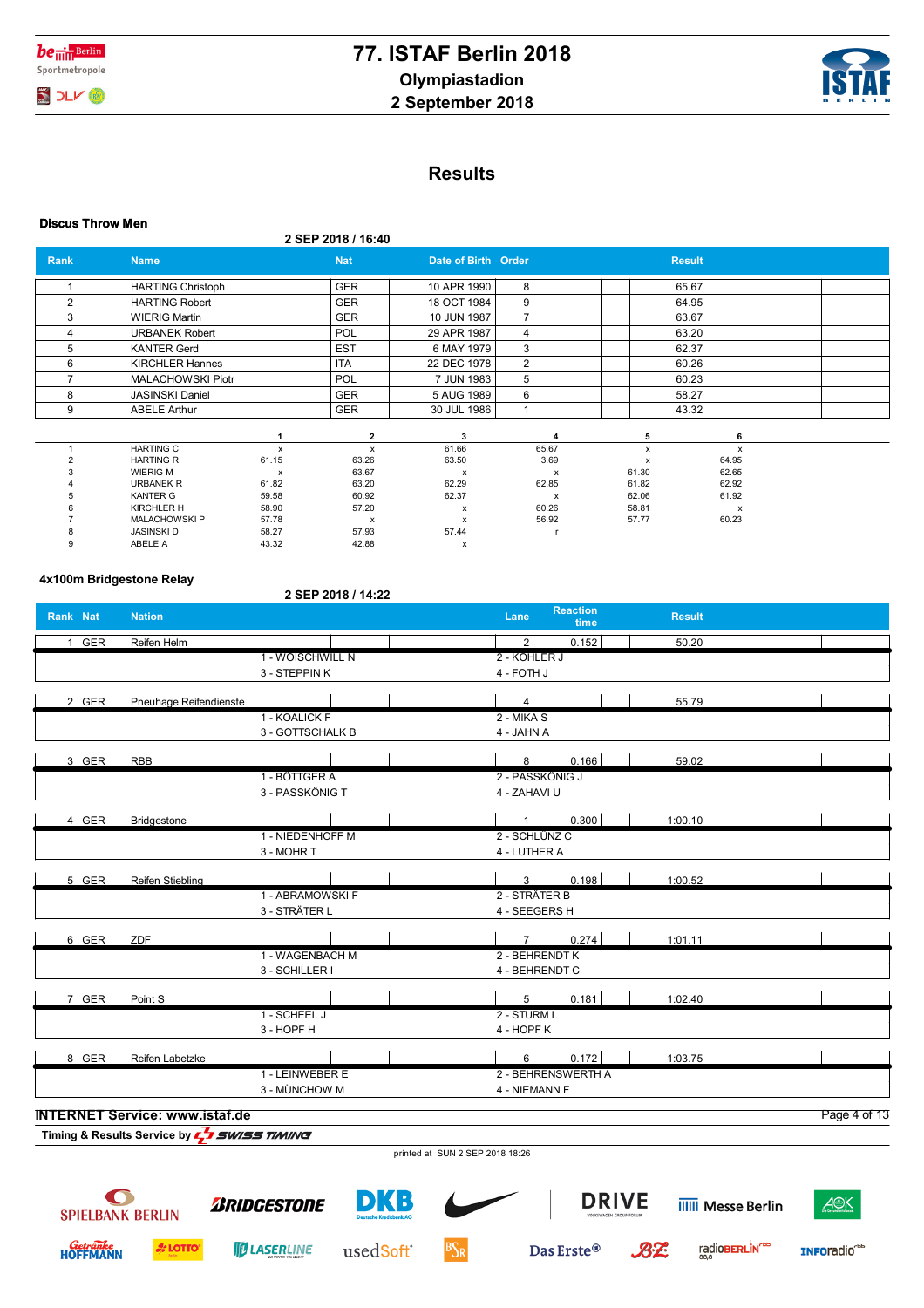



|             | 50m Young Talent Sprint |                    |    |           |               |  |  |  |  |  |
|-------------|-------------------------|--------------------|----|-----------|---------------|--|--|--|--|--|
| <b>Boys</b> |                         | 2 SEP 2018 / 14:15 |    |           |               |  |  |  |  |  |
| Rank        | <b>Name</b>             | <b>Nat</b>         |    | born Lane | <b>Result</b> |  |  |  |  |  |
|             | <b>WIEBE Martin</b>     | <b>GER</b>         | 07 | h         | 7.10          |  |  |  |  |  |
| ◠           | NDIOGOU Pape-Omar       | <b>GER</b>         | 08 | 4         | 7.45          |  |  |  |  |  |
| 3           | <b>WINKLER Peer</b>     | <b>GER</b>         | 07 |           | 7.48          |  |  |  |  |  |
| 4           | <b>GRAY Mekhi</b>       | <b>GER</b>         | 07 | 6         | 7.49          |  |  |  |  |  |
| 5           | <b>KUS Alper</b>        | <b>GER</b>         | 07 | 8         | 7.90          |  |  |  |  |  |
| 6           | <b>TROMPETER Linus</b>  | <b>GER</b>         | 08 |           | 7.97          |  |  |  |  |  |
|             | STRÜMPER Casper         | <b>GER</b>         | 08 | 3         | 7.99          |  |  |  |  |  |
| 8           | <b>VILLAIN Timo</b>     | GER                | 08 | c         | 8.06          |  |  |  |  |  |
|             |                         |                    |    |           |               |  |  |  |  |  |

#### **16x50m School Relay**

**Heat 1 2 SEP 2018 / 13:30**

| Rank Nat | <b>Nation</b>               | Lane           | <b>Reaction</b><br>time | <b>Result</b> |   |
|----------|-----------------------------|----------------|-------------------------|---------------|---|
| GER      | Zeppelin-Grundschule        |                | 0.275                   | 2:00.19       | a |
| $2$ GER  | Leonardo da Vinci Campus    | 3              | 0.148                   | 2:04.80       | a |
| $3$ GER  | Grundschule Am Ritterfeld   | 5              | 0.168                   | 2:05.53       | q |
| $4$ GER  | Wilhelm-Leuschner-Schule    | $\overline{ }$ | 0.368                   | 2:07.68       |   |
| $5$ GER  | Schule im Gutspark          | 8              | 0.158                   | 2:08.70       |   |
| $6$ GER  | Bruno-H.-Bürgel-Grundschule | 6              | 0.302                   | 2:10.22       |   |
| $7$ GER  | Nahariya-Grundschule        | $\overline{2}$ |                         | 2:11.17       |   |
| $8$ GER  | Mendel-Grundschule          |                | 0.166                   | 2:15.46       |   |

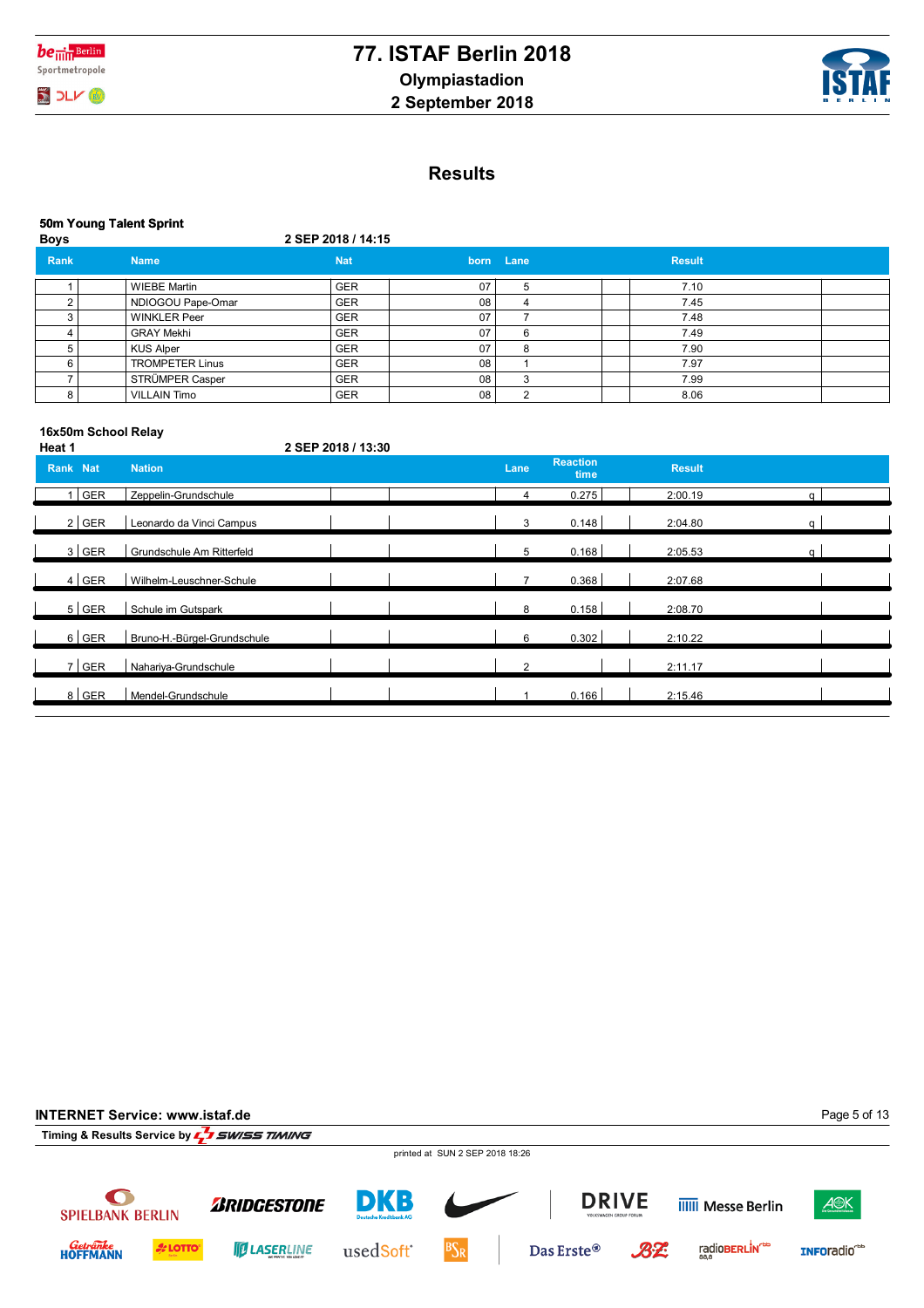

**16x50m School Relay**

# **77. ISTAF Berlin 2018 Olympiastadion 2 September 2018**



 $\overline{\phantom{a}}$  $\mathbf{I}$  $\overline{1}$ 

 $\overline{1}$ 

# **Results**

| <b>IDAJUIII JUIUUI KUMA</b><br>Heat 2 |                             | 2 SEP 2018 / 13:40 |                |                         |               |              |  |
|---------------------------------------|-----------------------------|--------------------|----------------|-------------------------|---------------|--------------|--|
| Rank Nat                              | <b>Nation</b>               |                    | Lane           |                         | <b>Result</b> |              |  |
| 1 GER                                 | Kolibri-Grundschule         |                    | $\overline{4}$ |                         | 1:59.43       | $\mathsf{q}$ |  |
| $2$ GER                               | Grüner Campus Malchow       |                    | 6              |                         | 2:07.13       |              |  |
| $3$ GER                               | Grundschule Trebbin         |                    | 5              |                         | 2:07.23       |              |  |
| 4   GER                               | Alt-Schmargendorf-GS        |                    | 3              |                         | 2:08.31       |              |  |
| $5$ GER                               | Astrid-Lindgren-Grundschule |                    | 2              |                         | 2:08.52       |              |  |
| $6$ GER                               | Grundschule Bötzow          |                    | 8              |                         | 2:12.42       |              |  |
| $7$ GER                               | Hermann-Sander-Schule (GS)  |                    | $\overline{7}$ |                         | 2:13.34       |              |  |
| 8 GER                                 | Süd-Grundschule             |                    |                |                         | 2:13.88       |              |  |
| 16x50m School Relay<br>Heat 3         |                             | 2 SEP 2018 / 13:50 |                |                         |               |              |  |
| Rank Nat                              | <b>Nation</b>               |                    | Lane           | <b>Reaction</b><br>time | <b>Result</b> |              |  |
| $1$ GER                               | Mary-Poppins-Grundschule    |                    | 4              |                         | 1:59.62       | $\mathsf{q}$ |  |
| $2$ GER                               | Gustav-Dreyer-Grundschule   |                    | 5              | 0.158                   | 2:00.43       | q            |  |

3 Schule Fischbeck-Falkenberg GER 2 0.185 2:05.47 q

4 Schliemann-Schule (GS) GER 3 0.217 2:06.03 5 Picasso-Grundschule GER 8 0.189 2:07.60 6 GER Grundschule an der Marie **Grundschule an der Marie** (GER 1 2:09.30 7 | GER | Nashom-Grundschule | | | | | | | | | | | | 2:09.73 8 Lindenschule GER 7 2:12.17

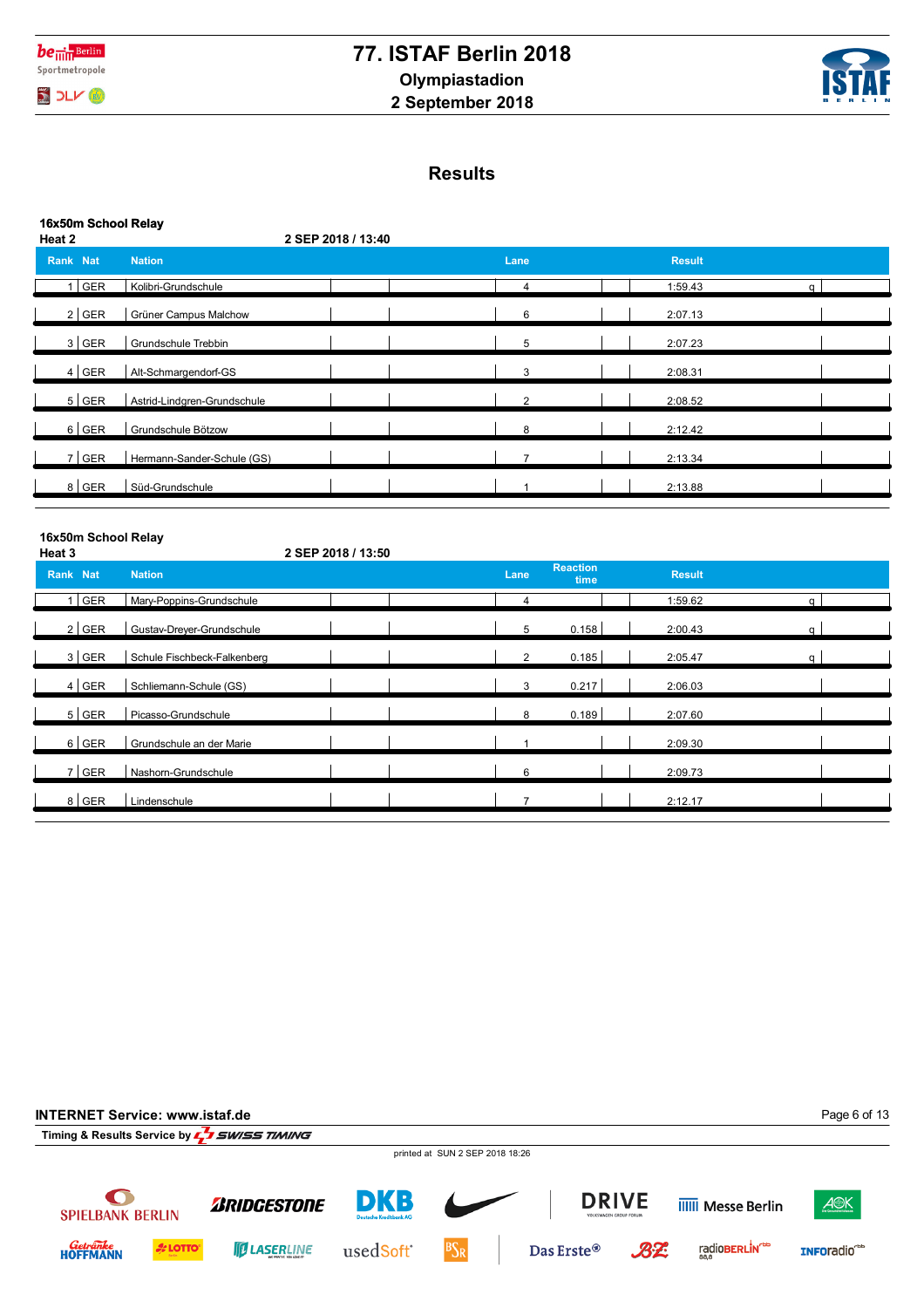



|                | 16x50m School Relay |                            |                |                         |               |   |  |  |  |  |
|----------------|---------------------|----------------------------|----------------|-------------------------|---------------|---|--|--|--|--|
| Heat 4         |                     | 2 SEP 2018 / 14:00         |                |                         |               |   |  |  |  |  |
| Rank Nat       |                     | <b>Nation</b>              | Lane           | <b>Reaction</b><br>time | <b>Result</b> |   |  |  |  |  |
| 1 <sup>1</sup> | <b>GER</b>          | Christophoros-Gymnasium    | $\overline{2}$ | 0.172                   | 2:04.65       | a |  |  |  |  |
|                | $2$ GER             | Käthe-Kollwitz-Grundschule | 6              | 0.265                   | 2:06.28       |   |  |  |  |  |
|                | $3$ GER             | Paul-Maar-Grundschule      | 5              |                         | 2:06.66       |   |  |  |  |  |
|                | $4$ GER             | Grundschule "Otto Nagel"   | 4              | 0.137                   | 2:08.60       |   |  |  |  |  |
|                | 5 GER               | GS "Heinrich Zille"        | 3              | 0.230                   | 2:10.14       |   |  |  |  |  |
|                | $6$ GER             | Feldmark-Schule (GS)       | $\overline{7}$ | 0.177                   | 2:14.35       |   |  |  |  |  |
|                | 7 GER               | Grundschule Wildau         | 8              |                         | 2:16.69       |   |  |  |  |  |
|                | 8 GER               | Löwenzahn-Schule (GS)      | 8              |                         | 2:17.21       |   |  |  |  |  |
|                | $9$ GER             | Klecks-Grundschule         |                | 0.303                   | 2:25.11       |   |  |  |  |  |
|                |                     |                            |                |                         |               |   |  |  |  |  |

Qualification: 8 best performers (q) advance to the Final

## **16x50m School Relay**

| <b>Final</b> |         | 2 SEP 2018 / 14:57          |                |                         |               |  |
|--------------|---------|-----------------------------|----------------|-------------------------|---------------|--|
| Rank Nat     |         | <b>Nation</b>               | Lane           | <b>Reaction</b><br>time | <b>Result</b> |  |
|              | $1$ GER | Zeppelin-Grundschule        | 3              | 0.249                   | 2:01.24       |  |
|              | $2$ GER | Christophoros-Gymnasium     | 8              | 0.159                   | 2:01.87       |  |
|              | $3$ GER | Mary-Poppins-Grundschule    | 6              |                         | 2:02.32       |  |
|              | $4$ GER | Schule Fischbeck-Falkenberg |                | 0.169                   | 2:02.68       |  |
|              | $5$ GER | Kolibri-Grundschule         | 4              | 0.143                   | 2:03.51       |  |
|              | $6$ GER | Grundschule Am Ritterfeld   | $\overline{2}$ | 0.147                   | 2:04.57       |  |
|              | $7$ GER | Gustav-Dreyer-Grundschule   | 5              | 0.154                   | 2:04.67       |  |
|              | 8 GER   | Leonardo da Vinci Campus    | $\overline{ }$ | 0.153                   | 2:07.72       |  |

#### **100m Wheelchair**

*Getränke*<br>HOFFMANN

**A** LOTTO

**ULASERLINE** 

usedSoft<sup>\*</sup>

|      | 2 SEP 2018 / 14:30            |            |    |           |               |  |  |  |  |
|------|-------------------------------|------------|----|-----------|---------------|--|--|--|--|
| Rank | <b>Name</b>                   | <b>Nat</b> |    | born Lane | <b>Result</b> |  |  |  |  |
|      | <b>GÜNTHER Jannes</b>         | <b>GER</b> | 03 |           | 17.61         |  |  |  |  |
|      | <b>JAGODZINSKI Maximilian</b> | <b>GER</b> | 02 | b         | 19.09         |  |  |  |  |
|      | YAKUT Göktug                  | <b>GER</b> | 02 |           | 20.07         |  |  |  |  |
|      | <b>WEHMEIER Florian</b>       | <b>GER</b> | 06 |           | 21.29         |  |  |  |  |
|      | WÜRTHEN Julia                 | <b>GER</b> | 02 |           | 21.79         |  |  |  |  |
|      | SNIEDERS Simon                | <b>GER</b> | 06 | 8         | 23.46         |  |  |  |  |
|      | <b>DONATH Amos</b>            | <b>GER</b> | 10 |           | 27.23         |  |  |  |  |
| 8    | <b>CLEMEN Helvie</b>          | <b>GER</b> | 09 |           | 32.21         |  |  |  |  |

**INTERNET Service: www.istaf.de** Page 7 of 13**Timing & Results Service by**  $\sqrt{ }$  **SWISS TIMING** printed at SUN 2 SEP 2018 18:26  $\bullet$ **DRIVE** DKB *BRIDGESTONE* **IIIII** Messe Berlin A<sup>®K</sup> **SPIELBANK BERLIN** 

Das Erste<sup>®</sup>

radioBERLIN<sup>-bb</sup>

INFOradio<sup>cto</sup>

 $B2$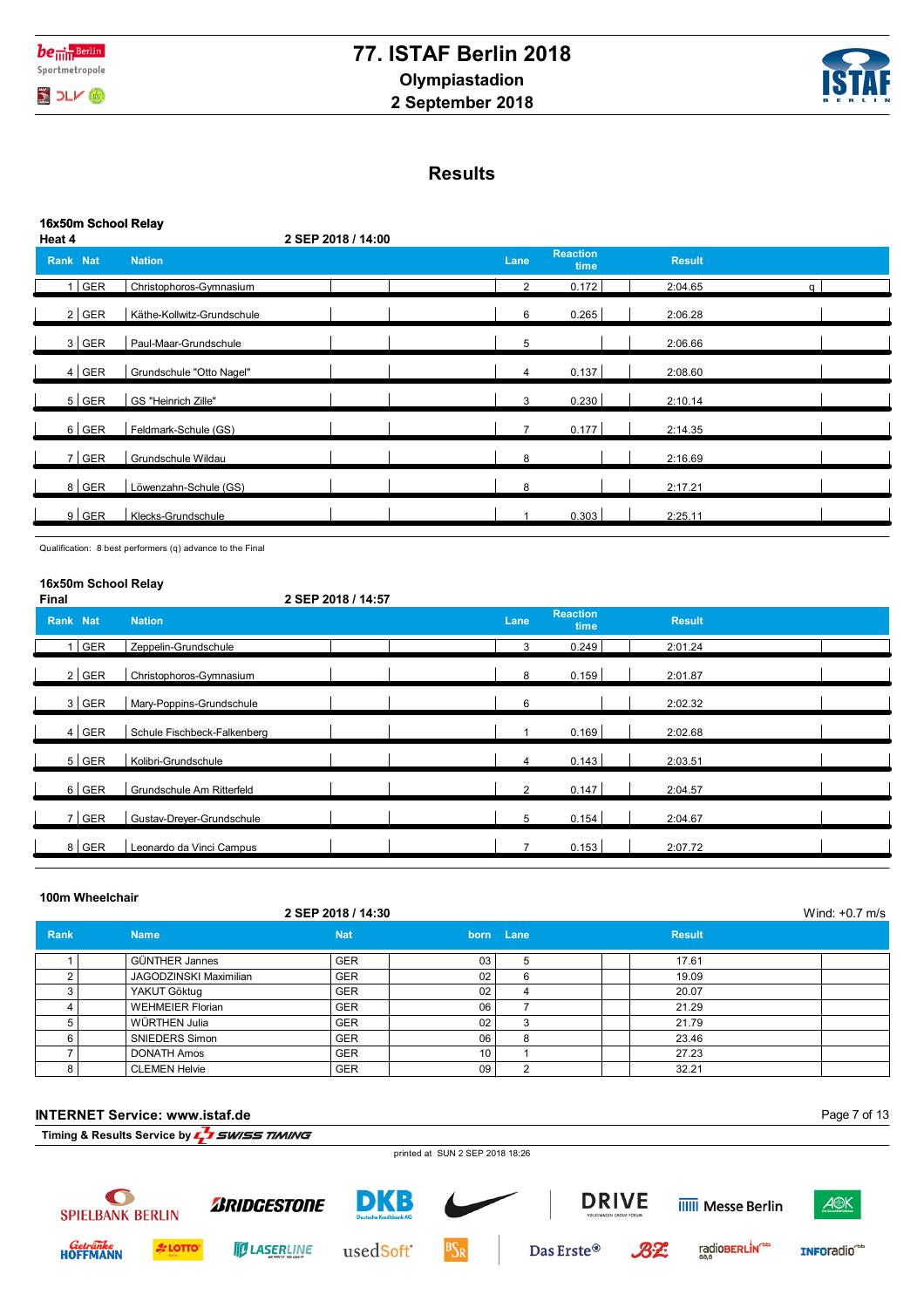



# **Results**

| C                                   |                                            | 2 SEP 2018 / 15:35 |               |                                |               | Wind: $+1.7$ m/s |
|-------------------------------------|--------------------------------------------|--------------------|---------------|--------------------------------|---------------|------------------|
| Rank<br><b>Name</b>                 | <b>Nat</b>                                 | Date of Birth Lane |               | <b>Reaction</b><br><b>time</b> | <b>Result</b> |                  |
| WILLIAMS Jodie                      | <b>GBR</b>                                 | 28 SEP 1993        | 3             | 0.116                          | 11.57         |                  |
| <b>HYLTON Shannon</b><br>$\sqrt{2}$ | <b>GBR</b>                                 | 19 DEC 1996        | 5             | 0.130                          | 11.62         |                  |
| <b>HALBHEER Cornelia</b><br>3       | SUI                                        | 16 AUG 1992        | 4             | 0.127                          | 11.69         |                  |
| DAGRY Samantha                      | SUI                                        | 22 OCT 1994        | 6             | 0.141                          | 11.76         |                  |
| <b>UPHOFF Denise</b><br>5           | <b>GER</b>                                 | 15 OCT 2000        | $\mathcal{P}$ | 0.126                          | 12.13         |                  |
| 6                                   | <b>GER</b><br><b>HAMMERSCHMIDT Vanessa</b> | 28 SEP 1998        | 8             | 0.141                          | 12.40         |                  |
| MUZIKANTOVÁ Petra                   | <b>CZE</b>                                 | 26 FEB 1995        |               | 0.141                          | 12.41         |                  |
| KODROVÁ Katerina<br>8               | <b>CZE</b>                                 | 31 JAN 1993        | 9             | 0.157                          | 12.67         |                  |
| CAISOVÁ Hana<br>9                   | <b>CZE</b>                                 | 9 JAN 1995         |               | 0.161                          | 12.86         | <b>SB</b>        |

## **100m Women**

| в           |                         | 2 SEP 2018 / 15:45 |               |      |                                |               | Wind: -0.1 m/s |
|-------------|-------------------------|--------------------|---------------|------|--------------------------------|---------------|----------------|
| <b>Rank</b> | <b>Name</b>             | <b>Nat</b>         | Date of Birth | Lane | <b>Reaction</b><br><b>time</b> | <b>Result</b> |                |
|             | <b>AWUAH Kristal</b>    | <b>GBR</b>         | 7 AUG 1999    | 5.   | 0.136                          | 11.16         | PB             |
|             | <b>EMMANUEL Crystal</b> | CAN                | 27 NOV 1991   | 4    | 0.144                          | 11.23         |                |
| 3           | VAN HUNENSTIJN Marije   | <b>NED</b>         | 2 MAR 1995    | 8    | 0.131                          | 11.42         |                |
|             | <b>NELSON Ashleigh</b>  | <b>GBR</b>         | 20 FEB 1991   |      | 0.134                          | 11.45         |                |
|             | DEL PONTE Ajla          | <b>SUI</b>         | 15 JUL 1996   | 6    | 0.114                          | 11.54         |                |
| 6           | <b>SEDNEY Naomi</b>     | <b>NED</b>         | 17 DEC 1994   |      | 0.159                          | 11.61         |                |
|             | KORA Salomé             | SUI                | 8 JUN 1994    |      | 0.121                          | 11.67         |                |
| 8           | WESSOLLY Jessica-Bianca | <b>GER</b>         | 11 DEC 1996   | 9    | 0.142                          | 11.69         |                |
| 9           | <b>MONTAG Jennifer</b>  | <b>GER</b>         | 11 FEB 1998   |      | 0.141                          | 11.73         |                |

### **100m Women**

| A    |                          | 2 SEP 2018 / 16:45 |               |      |                                |               | Wind: $-0.3$ m/s |
|------|--------------------------|--------------------|---------------|------|--------------------------------|---------------|------------------|
| Rank | <b>Name</b>              | <b>Nat</b>         | Date of Birth | Lane | <b>Reaction</b><br><b>time</b> | <b>Result</b> |                  |
|      | TA LOU Marie-Josée       | <b>CIV</b>         | 18 NOV 1988   | 4    | 0.141                          | 11.08         |                  |
|      | <b>AHYE Michelle-Lee</b> | <b>TTO</b>         | 10 APR 1992   | 3    | 0.119                          | 11.13         |                  |
| 3    | LÜCKENKEMPER Gina        | <b>GER</b>         | 21 NOV 1996   | 5    | 0.155                          | 11.18         |                  |
|      | <b>NEITA Daryll</b>      | <b>GBR</b>         | 29 AUG 1996   |      | 0.139                          | 11.24         |                  |
| 5    | <b>BRYANT</b> Dezerea    | <b>USA</b>         | 27 APR 1993   | 6    | 0.139                          | 11.29         |                  |
| 6    | <b>STEWART Kerron</b>    | <b>JAM</b>         | 16 APR 1984   | 9    | 0.149                          | 11.37         |                  |
|      | SAMUEL Jamile            | <b>NED</b>         | 24 APR 1992   | 2    | 0.152                          | 11.38         |                  |
| 8    | <b>KWAYIE Lisa Marie</b> | <b>GER</b>         | 27 OCT 1996   |      | 0.170                          | 11.45         |                  |
| 9    | <b>ATCHO Sarah</b>       | SUI                | 1 JUN 1995    | 8    | 0.123                          | 11.57         |                  |

| INTERNET Service: www.istaf.de       |                |                                                      |                                      |                                 |                        |    |                            | Page 8 of 13            |
|--------------------------------------|----------------|------------------------------------------------------|--------------------------------------|---------------------------------|------------------------|----|----------------------------|-------------------------|
|                                      |                | Timing & Results Service by <b>1, 3 SWISS TIMING</b> |                                      |                                 |                        |    |                            |                         |
|                                      |                |                                                      |                                      | printed at SUN 2 SEP 2018 18:26 |                        |    |                            |                         |
|                                      |                |                                                      |                                      |                                 |                        |    |                            |                         |
| $\bullet$<br><b>SPIELBANK BERLIN</b> |                | <b><i>BRIDGESTONE</i></b>                            | DKB<br><b>Deutsche Kreditbank AG</b> |                                 | <b>DRIVE</b>           |    | <b>IIIII</b> Messe Berlin  | A <sup>®K</sup>         |
| <i>Getränke</i><br>HOFFMANN          | <b>A LOTTO</b> | <b>TUASERLINE</b>                                    | usedSoft <sup>*</sup>                | $ BS_R $                        | Das Erste <sup>®</sup> | BZ | radioBERLIN <sup>1bb</sup> | INFOradio <sup>th</sup> |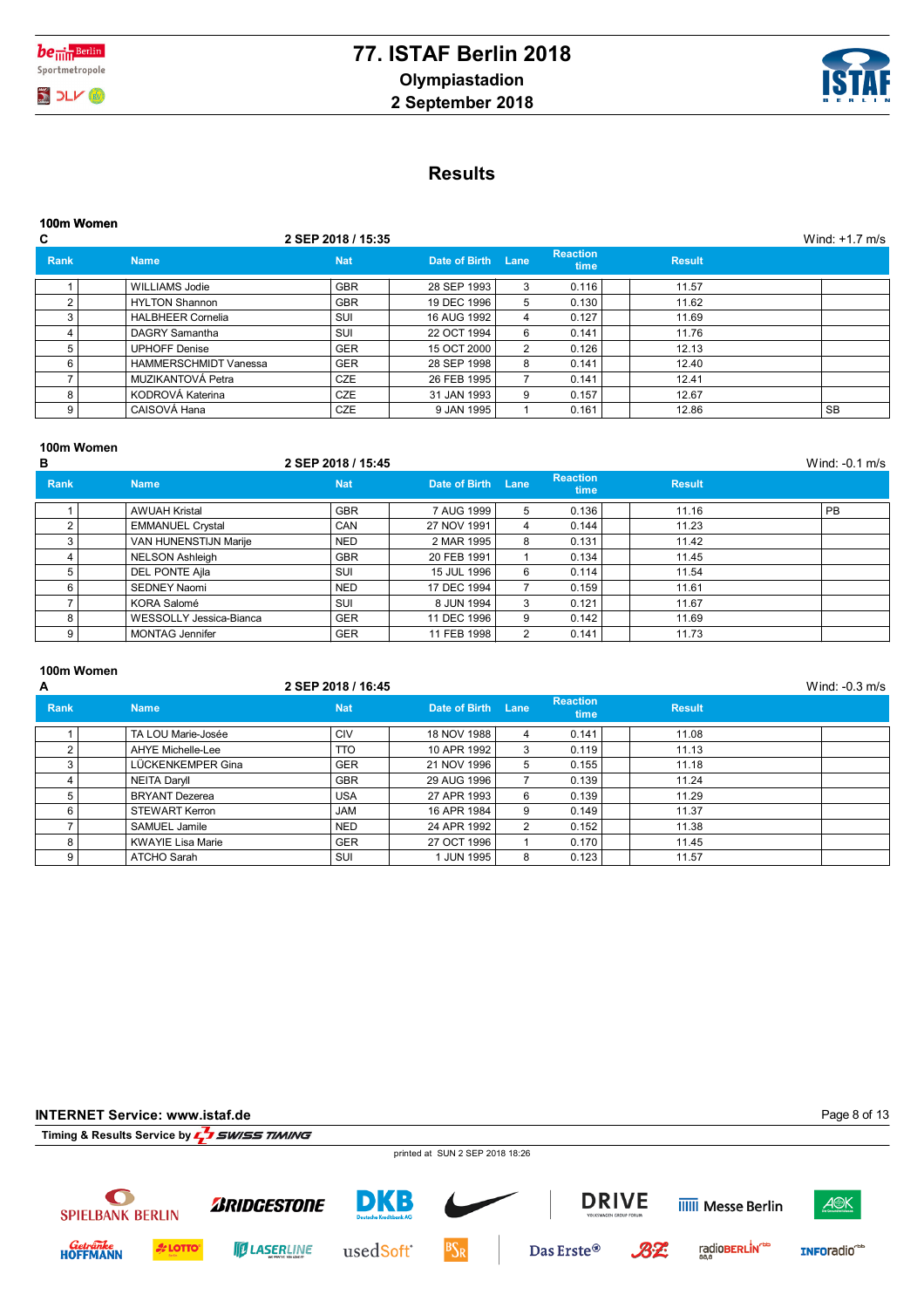



# **Results**

|                 | 1000m Women             |                    |                     |    |               |           |
|-----------------|-------------------------|--------------------|---------------------|----|---------------|-----------|
|                 |                         | 2 SEP 2018 / 16:23 |                     |    |               |           |
| <b>Rank</b>     | <b>Name</b>             | <b>Nat</b>         | Date of Birth Order |    | <b>Result</b> |           |
|                 | <b>SEMENYA Caster</b>   | <b>RSA</b>         | 7 JAN 1991          | 5  | 2:30.70       | WL.NR.PB  |
| $\overline{2}$  | NAKAAYI Halima          | <b>UGA</b>         | 14 OCT 1994         | 9  | 2:34.88       | NR,PB     |
| 3               | JEPKOSGEI Nelly         | <b>KEN</b>         | 14 JUL 1991         | 8  | 2:35.30       | NR,PB     |
|                 | REEKIE Jemma            | <b>GBR</b>         | 6 MAR 1998          | 4  | 2:37.25       |           |
| 5               | LYAKHOVA Olha           | <b>UKR</b>         | 18 MAR 1992         | 6  | 2:37.46       | <b>PB</b> |
| 6               | <b>WEIGHTMAN Laura</b>  | <b>GBR</b>         | 1 JUL 1991          | ⇁  | 2:37.56       | <b>PB</b> |
|                 | YARIGO Noélie           | <b>BEN</b>         | 26 DEC 1985         | 3  | 2:38.61       | NR,PB     |
| 8               | <b>BROWN Stephanie</b>  | <b>USA</b>         | 4 MAR 1991          |    | 2:38.70       |           |
| 9               | <b>HERING Christina</b> | <b>GER</b>         | 9 OCT 1994          | 2  | 2:44.60       |           |
| 10 <sub>1</sub> | <b>LIPSEY Charlene</b>  | <b>USA</b>         | 16 JUL 1991         | 10 | 2:45.39       |           |
|                 |                         |                    |                     |    |               |           |

Intermediate times::  $400m$  59.51 SEMENYA Caster (RSA)<br> $400m$  2:01.07 SEMENYA Caster (RSA) SEMENYA Caster (RSA)

**1 Mile Women**

**2 SEP 2018 / 15:15**

| Rank | <b>Name</b>                    | <b>Nat</b><br>Date of Birth Order |             |                 | <b>Result</b> |            |
|------|--------------------------------|-----------------------------------|-------------|-----------------|---------------|------------|
|      | PEN FREITAS Marta              | <b>POR</b>                        | 31 JUL 1993 | 6               | 4:22.45       | MR, NR, PB |
| 2    | <b>GRACE Kate</b>              | <b>USA</b>                        | 24 OCT 1988 |                 | 4:23.23       |            |
| 3    | <b>KLOSTERHALFEN Konstanze</b> | <b>GER</b>                        | 18 FEB 1997 | 8               | 4:24.27       |            |
|      | <b>EFRAIMSON Alexa</b>         | <b>USA</b>                        | 20 FEB 1997 | 2               | 4:24.82       | <b>PB</b>  |
| 5    | <b>McCOLGAN Eilish</b>         | <b>GBR</b>                        | 25 NOV 1990 | 10 <sup>°</sup> | 4:25.07       |            |
| 6    | <b>TWELL Stephanie</b>         | <b>GBR</b>                        | 17 AUG 1989 | 3               | 4:26.05       |            |
|      | <b>MAGEEAN Ciara</b>           | <b>IRL</b>                        | 12 MAR 1992 | 9               | 4:26.75       |            |
| 8    | PLIS Renata                    | <b>POL</b>                        | 5 FEB 1985  |                 | 4:28.36       | <b>SB</b>  |
| 9    | <b>MACKEY Katie</b>            | <b>USA</b>                        | 12 NOV 1987 | 4               | 4:29.81       |            |
| 10   | <b>VAUGHN Sara</b>             | <b>USA</b>                        | 16 MAY 1986 | 5               | 4:40.42       |            |
|      | <b>BARYSEVICH Darya</b>        | $(PM)$ BLR                        | 27 MAY 1990 | 11              | <b>DNF</b>    |            |

**Intermediate times::** 400m 1:04.60 BARYSEVICH Darya (BLR) 800m 2:10.36 BARYSEVICH Darya (BLR) 1200m 3:18.18 KLOSTERHALFEN Konstanze (GER)

#### **100m Hurdles Women**

|             |                          | 2 SEP 2018 / 17:00 |               |      |                         |               | Wind: $+0.4$ m/s |
|-------------|--------------------------|--------------------|---------------|------|-------------------------|---------------|------------------|
| <b>Rank</b> | <b>Name</b>              | <b>Nat</b>         | Date of Birth | Lane | <b>Reaction</b><br>time | <b>Result</b> |                  |
|             | <b>MANNING Christina</b> | <b>USA</b>         | 29 MAY 1990   |      | 0.125                   | 12.72         |                  |
| 2           | <b>DUTKIEWICZ Pamela</b> | <b>GER</b>         | 28 SEP 1991   |      | 0.134                   | 12.73         |                  |
| 3           | <b>ROLEDER Cindy</b>     | <b>GER</b>         | 21 AUG 1989   |      | 0.137                   | 12.77         | $=$ SB           |
|             | <b>HERMAN Elvira</b>     | <b>BLR</b>         | 19 JUN 1997   | 4    | 0.151                   | 12.90         |                  |
|             | HARPER-NELSON Dawn       | <b>USA</b>         | 13 MAY 1984   | 6    | 0.135                   | 12.94         |                  |
| 6           | HILDEBRAND Nadine        | <b>GER</b>         | 20 SEP 1987   |      | 0.128                   | 12.97         | <b>SB</b>        |
|             | LOBE Ricarda             | <b>GER</b>         | 13 APR 1994   | 8    | 0.138                   | 13.05         |                  |
| 8           | <b>BOONS Eefje</b>       | <b>NED</b>         | 18 JUL 1994   | 2    | 0.135                   | 13.28         |                  |
| 9           | <b>KOLECZEK Karolina</b> | POL                | 15 OCT 1993   |      | 0.135                   | 13.47         |                  |

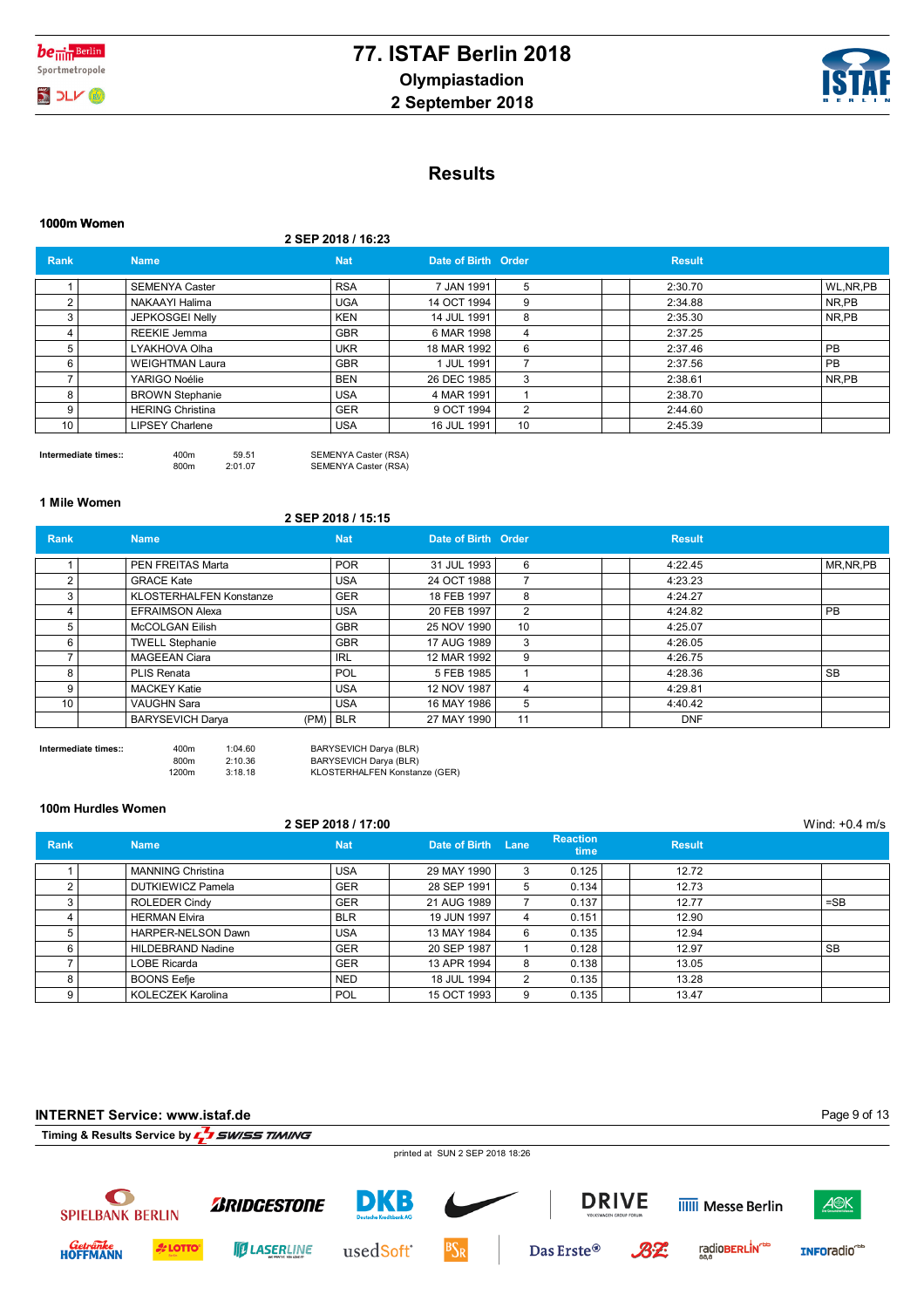

## **Results**

#### **3000m Steeplechase Women**

**2 SEP 2018 / 17:10**

| <b>Rank</b> | <b>Name</b>              | <b>Nat</b> | Date of Birth Order |    | <b>Result</b> |           |
|-------------|--------------------------|------------|---------------------|----|---------------|-----------|
|             | QUIGLEY Colleen          | <b>USA</b> | 20 NOV 1992         | 11 | 9:10.27       | PB        |
| 2           | <b>JEPKEMEI Daisy</b>    | <b>KEN</b> | 13 FEB 1996         | 12 | 9:14.66       |           |
| 3           | <b>LACAZE Genevieve</b>  | <b>AUS</b> | 4 AUG 1989          | 3  | 9:23.69       | <b>SB</b> |
| 4           | MIŠMAŠ Maruša            | <b>SLO</b> | 24 OCT 1994         |    | 9:28.61       | NR,PB     |
| 5           | CHERONO Fancy            | $(PM)$ KEN | 2 AUG 2001          | 14 | 9:32.85       | PB.       |
| 6           | CLAUDE-BOXBERGER Ophélie | <b>FRA</b> | 18 OCT 1988         | 10 | 9:33.47       |           |
|             | GYÜRKÉS Viktória         | <b>HUN</b> | 15 OCT 1992         | 6  | 9:35.42       | PB        |
| 8           | KAYA Özlem               | <b>TUR</b> | 20 APR 1990         | 5  | 9:35.47       | <b>SB</b> |
| 9           | SUSSMANN Jana            | <b>GER</b> | 12 OCT 1990         | 9  | 9:36.26       | PB        |
| 10          | <b>CLARKE Rosie</b>      | <b>GBR</b> | 17 NOV 1991         | 8  | 9:40.00       |           |
| 11          | SEKANOVÁ Lucie           | <b>CZE</b> | 5 AUG 1989          |    | 9:47.14       | <b>SB</b> |
| 12          | <b>KOWAL Matylda</b>     | <b>POL</b> | 11 JAN 1989         | 4  | 10:02.65      |           |
|             | <b>FURLAN Jessica</b>    | CAN        | 15 MAR 1990         | 2  | <b>DNF</b>    |           |
|             | <b>TUIGONG Caroline</b>  | $(PM)$ KEN | 12 MAR 1990         | 13 | <b>DNF</b>    |           |

**Intermediate times::** 1000m 2:27.45 TUIGONG Caroline (KEN)<br>2000m 6:11.53 QUIGLEY Colleen (USA) QUIGLEY Colleen (USA)

#### **Triple Jump Women**

#### **2 SEP 2018 / 14:00**

| <b>Rank</b> | <b>Name</b>                  |          | <b>Nat</b>                | Date of Birth Order           |                   | <b>Result</b>                                              |  |
|-------------|------------------------------|----------|---------------------------|-------------------------------|-------------------|------------------------------------------------------------|--|
|             | <b>WILLIAMS Kimberly</b>     |          | <b>JAM</b>                | 3 NOV 1988                    |                   | 14.40                                                      |  |
|             | PAPAHRÍSTOU Paraskeví        |          | <b>GRE</b>                | 17 APR 1989                   | 9                 | 14.25                                                      |  |
| 3           | <b>ECKHARDT Neele</b>        |          | <b>GER</b>                | 2 JUL 1992                    | 4                 | 14.04                                                      |  |
| 4           | <b>DIALLO Rouguy</b>         |          | <b>FRA</b>                | 5 FEB 1995                    | 3                 | 14.04                                                      |  |
| 5           | <b>GIERISCH Kristin</b>      |          | <b>GER</b>                | 20 AUG 1990                   | 8                 | 14.04                                                      |  |
| 6           | PETROVA Gabriela             |          | <b>BUL</b>                | 29 JUN 1992                   | 5                 | 13.94                                                      |  |
|             | <b>COSTA Susana Cristina</b> |          | <b>POR</b>                | 22 SEP 1984                   | 2                 | 13.51                                                      |  |
| 8           | ASSANI ISSOUF Jeanine        |          | <b>FRA</b>                | 17 AUG 1992                   | 6                 | 13.50                                                      |  |
| 9           | <b>MADUKA Jessie</b>         |          | <b>GER</b>                | 23 APR 1996                   |                   | 13.47                                                      |  |
|             |                              |          |                           |                               |                   | б                                                          |  |
|             | <b>WILLIAMS K</b>            | $(+0.1)$ | $\boldsymbol{\mathsf{x}}$ | 14.14<br>$(+0.5)$<br>$(+0.7)$ | 14.40<br>$(-0.1)$ | 14.14<br>$(+0.7)$<br>$(+0.9)$<br>$\boldsymbol{\mathsf{x}}$ |  |

|  | <b>WILLIAMS K</b>    |           | (+0.1)   |           | $(+0.5)$ | 14.14                             | $(+0.7)$ | 14.40 | (-0.1)   |       | $(+0.7)$ | 14.14             | (+0.9)   |
|--|----------------------|-----------|----------|-----------|----------|-----------------------------------|----------|-------|----------|-------|----------|-------------------|----------|
|  | <b>PAPAHRISTOU P</b> | $\lambda$ | $(+0.5)$ | $\lambda$ | (+0.2)   | 13.91                             | $(+0.2)$ | 14.06 | $(+0.2)$ | 14.25 | $(+0.5)$ | 13.82             | $(-0.5)$ |
|  | <b>ECKHARDT N</b>    | 13.77     | $(+0.4)$ | 14.04     | $(+0.2)$ | 13.92                             | $(-0.3)$ | 12.77 | (-0.1)   | 13.87 | (+0.9)   | 13.76             | $(-0.7)$ |
|  | <b>DIALLOR</b>       | 13.75     | $(-0.4)$ |           | (+0.6)   | 14.04                             | $(-0.4)$ |       | $(+0.4)$ | 13.81 | $(+0.5)$ | 13.89             | $(+1.0)$ |
|  | <b>GIERISCH K</b>    |           | (+1.1)   | 12.63     | $(+0.4)$ | 13.62                             | $(+0.3)$ | 13.77 | $(+0.4)$ | 14.04 | $(+1.0)$ | $\checkmark$<br>⋏ | $(+0.3)$ |
|  | PETROVA G            | 13.23     | $(-0.6)$ | 13.62     | $(-0.3)$ | 13.65                             | $(-0.2)$ | 13.92 | $(+2.0)$ | 13.94 | $(+0.6)$ | 13.59             | $(-0.1)$ |
|  | <b>COSTA SC</b>      | 13.51     | (0.0)    | $\lambda$ | $(+0.1)$ | $\ddot{\phantom{0}}$<br>$\lambda$ | (+0.3)   |       | $(-0.3)$ |       | $(+0.8)$ | 13.42             | $(+0.3)$ |
|  | ASSANI ISSOUF J      | 13.11     | $(-0.4)$ | 13.50     | $(+0.4)$ | 13.47                             | (+1.1)   | 13.09 | $(+0.1)$ | 13.40 | $(-0.5)$ | $\check{}$<br>ᄉ   | $(+1.0)$ |
|  | <b>MADUKA J</b>      | 13.47     | $(+0.6)$ | 13.05     | $(+0.8)$ | 12.81                             | $(+0.7)$ |       |          |       |          |                   |          |

#### **Javelin Throw Women**

*Getränke*<br>HOFFMANN

**A** LOTTO

**ULASERLINE** 

usedSoft<sup>\*</sup>

| <b>Rank</b><br><b>Name</b> | <b>Nat</b> |             |                    | <b>Result</b>       |  |
|----------------------------|------------|-------------|--------------------|---------------------|--|
| <b>ROBERTS Kelsey-Lee</b>  | <b>AUS</b> | 21 SEP 1991 |                    | 62.70               |  |
| <b>HUSSONG Christin</b>    | <b>GER</b> | 17 MAR 1994 | 6                  | 61.51               |  |
| OGRODNÍKOVÁ Nikola         | <b>CZE</b> | 18 AUG 1990 | 5.                 | 60.35               |  |
| RATEJ Martina              | <b>SLO</b> | 2 NOV 1981  | 4                  | 57.14               |  |
| MUZE Lina                  | LAT        | 4 DEC 1992  | っ                  | 56.66               |  |
| SCHÄFER Carolin            | <b>GER</b> | 5 DEC 1991  |                    | 51.87               |  |
|                            |            |             | 2 SEP 2018 / 13:25 | Date of Birth Order |  |

#### **INTERNET Service: www.istaf.de** Page 10 of 13**Timing & Results Service by**  $\sqrt{ }$  **SWISS TIMING** printed at SUN 2 SEP 2018 18:26  $\bullet$ **DRIVE** DKB *BRIDGESTONE* **IIIII** Messe Berlin A<sup>®K</sup> **SPIELBANK BERLIN**

Das Erste<sup>®</sup>

radioBERLIN<sup>-bb</sup>

INFOradio<sup>cto</sup>

 $B2$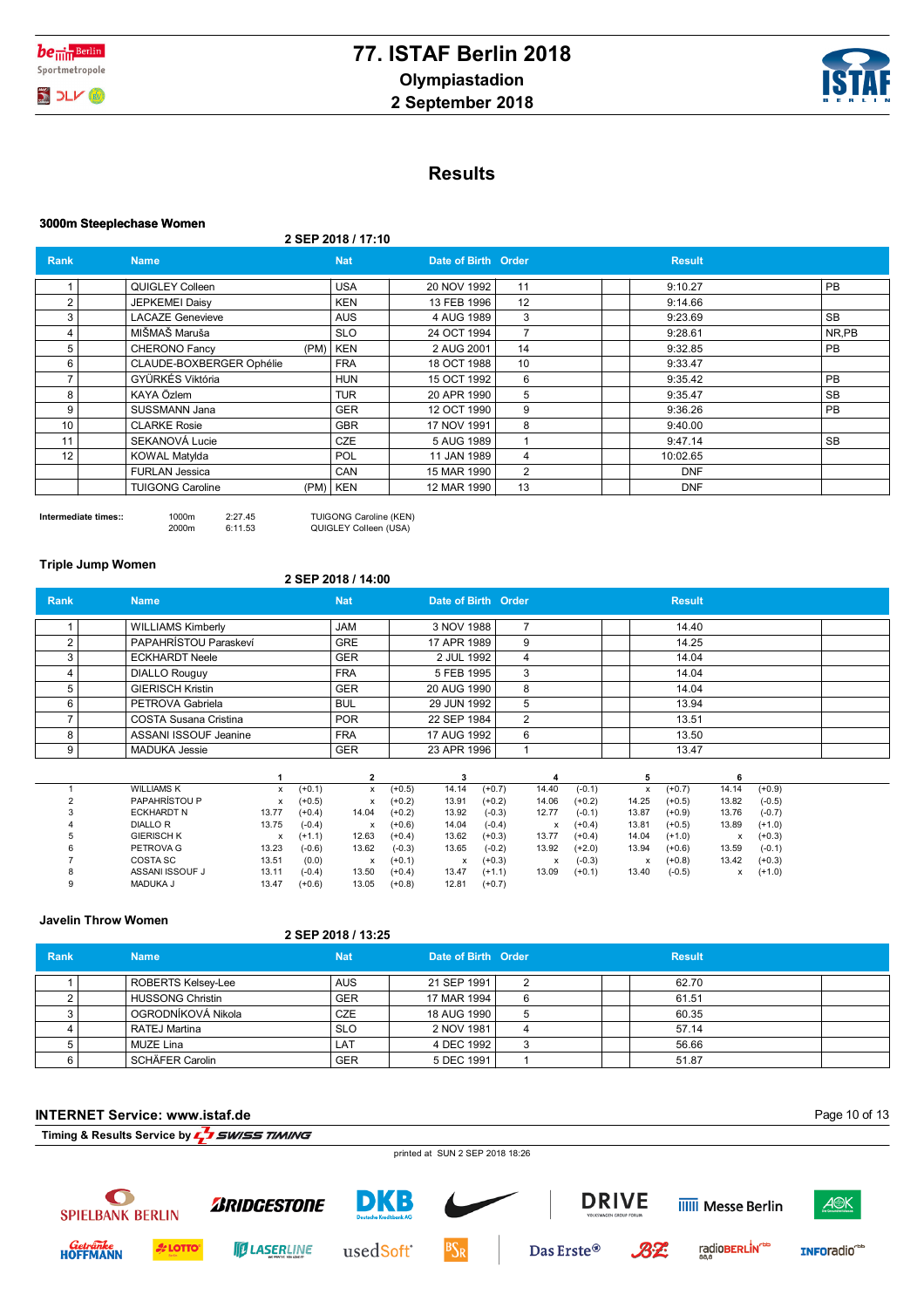



 **(cont.)**

| <b>ROBERTS KL</b> | 54.27 | 60.01     | 61.48 | 62.70 |  |
|-------------------|-------|-----------|-------|-------|--|
| <b>HUSSONG C</b>  | 58.76 | 61.51     | 60.25 | 61.29 |  |
| OGRODNÍKOVÁ N     | 55.18 | 56.42     | 57.31 | 60.35 |  |
| RATEJ M           | 56.35 | $\lambda$ | 56.83 | 57.14 |  |
| MUZE L            | 56.66 | $\lambda$ |       | 54.97 |  |
| SCHÄFER C         | 51.87 |           | 48.51 | 50.36 |  |

### **4x100m Relay Women**

|            |                         | 2 SEP 2018 / 17:45    |                                                  |         |
|------------|-------------------------|-----------------------|--------------------------------------------------|---------|
| Rank Nat   | <b>Nation</b>           |                       | <b>Reaction</b><br>Lane<br><b>Result</b><br>time |         |
| $1$ GER    | Germany 1               |                       | 6<br>0.194<br>42.98                              |         |
|            |                         | 1 - KWAYIE LM (96)    | 2 - BURGHARDT A (94)                             |         |
|            |                         | 3 - WESSOLLY JB (96)  | 4 - LÜCKENKEMPER G (96)                          |         |
| $2$ GBR    | <b>Great Britain</b>    |                       | 0.236<br>4<br>43.19                              |         |
|            |                         | 1 - TAGOE A (93)      | 2 - NELSON A (91)                                |         |
|            |                         | 3 - WILLIAMS J (93)   | 4 - AWUAH K (99)                                 |         |
| $3$ SUI    | Switzerland             |                       | 0.134<br>5<br>43.35                              |         |
|            |                         | 1 - DEL PONTE A (96)  | 2 - KORA S (94)                                  |         |
|            |                         | 3 - HALBHEER C (92)   | 4 - ATCHO S (95)                                 |         |
| $4$ NED    | Netherlands             |                       | 0.203<br>$\overline{7}$<br>43.57                 |         |
|            |                         | 1 - GHAFOOR M (92)    | 2 - VAN HUNENSTIJN M (95)                        |         |
|            |                         | 3 - SEDNEY N (94)     | 4 - BOONS E (94)                                 |         |
| $5$ GER    | <b>DLV Hurdles Team</b> |                       | 0.133<br>3<br>43.71                              |         |
|            |                         | 1 - ROLEDER C (89)    | 2 - DUTKIEWICZ P (91)                            |         |
|            |                         | 3 - LOBE R (94)       | 4 - HILDEBRAND N (87)                            |         |
| 6 GER      | Germany U 20            |                       | 0.184<br>$\overline{2}$<br>45.88                 |         |
|            |                         | 1 - STENGER S (00)    | 2 - SOMUAH B (01)                                |         |
|            |                         | 3 - UPHOFF D (00)     | 4 - SCHIER S (00)                                |         |
| $7$ CZE    | Czech Republic          |                       | 0.166<br>47.89<br>1                              |         |
|            |                         | 1 - KODROVÁ K (93)    | 2 - CAISOVÁ H (95)                               |         |
|            |                         | 3 - REHOUNKOVÁ N (93) | 4 - MUZIKANTOVÁ P (95)                           |         |
| <b>GER</b> | Berlin                  |                       | 0.173<br>8<br>DQ                                 | R 170.7 |
|            |                         | 1 - HITZLER V (00)    | 2 - HAMMERSCHMIDT V (98)                         |         |
|            |                         | 3 - PRASSER S (01)    | 4 - THOMSON L (94)                               |         |
|            |                         |                       |                                                  |         |

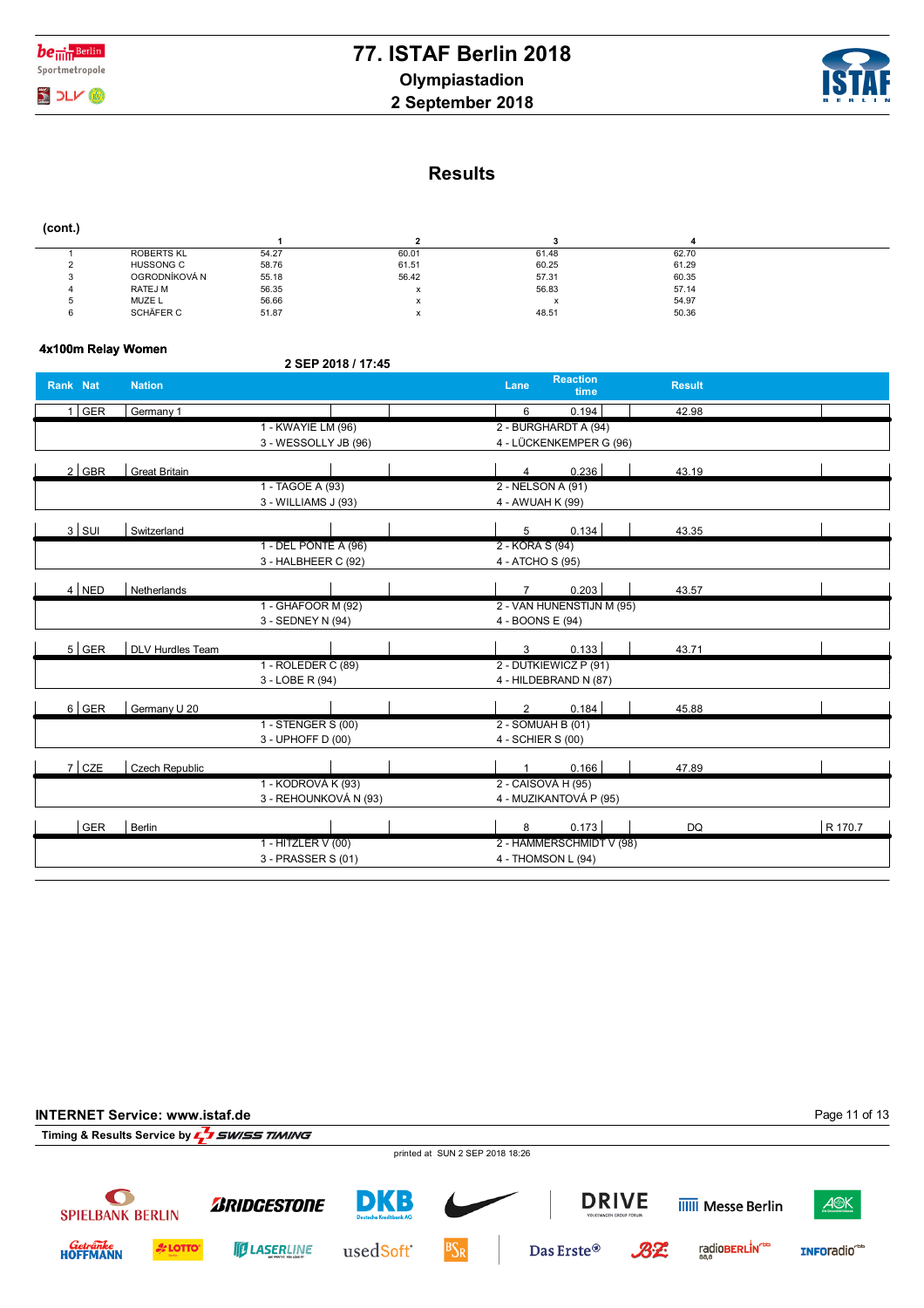



## **Results**

|  | Long Jump Women |
|--|-----------------|
|  |                 |

**2 SEP 2018 / 16:10**

| Rank           | <b>Name</b>                 |              |          | <b>Nat</b>                |             | Date of Birth Order       |          |                |                                       |      |              | <b>Result</b> |      |          |  |
|----------------|-----------------------------|--------------|----------|---------------------------|-------------|---------------------------|----------|----------------|---------------------------------------|------|--------------|---------------|------|----------|--|
|                | <b>STRATTON Brooke</b>      | <b>AUS</b>   |          |                           |             | 12 JUL 1993               |          | 8              |                                       |      |              | 6.71          |      |          |  |
| $\overline{2}$ | MIRONCHYK-IVANOVA Nastassia |              |          | <b>BLR</b>                |             | 13 APR 1989               |          | 4              |                                       |      |              | 6.65          |      |          |  |
| 3              | MIHAMBO Malaika             |              |          | <b>GER</b>                |             | 3 FEB 1994                |          | 11             |                                       |      |              | 6.63          |      |          |  |
| 4              | <b>BRUME Ese</b>            |              |          | <b>NGR</b>                |             | 20 JAN 1996               |          | 6              |                                       |      |              | 6.58          |      |          |  |
| 5              | <b>WESTER Alexandra</b>     |              |          | <b>GER</b>                |             | 21 MAR 1994               |          | 3              |                                       |      |              | 6.48          |      |          |  |
| 6              | <b>ITOYA Juliet</b>         |              |          | <b>ESP</b>                | 17 AUG 1986 |                           |          | 5              |                                       |      | 6.46         |               |      |          |  |
| 7              | <b>GERTER Julia</b>         |              |          | <b>GER</b>                |             | 10 JUL 1994               |          | 1              |                                       |      | 6.44         |               |      |          |  |
| 8              | <b>ROTARU Alina</b>         |              |          | ROU                       | 5 JUN 1993  |                           |          | $\overline{2}$ |                                       |      | 6.29         |               |      |          |  |
| 9              | <b>PROCTOR Shara</b>        |              |          |                           |             | 9<br>16 SEP 1988          |          |                |                                       | 6.25 |              |               |      |          |  |
| 10             | <b>NETTEY Christabel</b>    |              |          |                           |             | 2 JUN 1991<br>10          |          |                |                                       | 6.22 |              |               |      |          |  |
| 11             | SAWYERS Jazmin              |              |          | <b>GBR</b>                |             | 21 MAY 1994               |          | $\overline{7}$ |                                       |      |              | 6.20          |      |          |  |
|                |                             |              |          |                           |             |                           |          |                |                                       |      |              |               |      |          |  |
|                |                             | $\mathbf{1}$ |          | $\mathbf{2}$              |             | 3                         |          |                | 4                                     |      | 5            |               | 6    |          |  |
| $\overline{1}$ | <b>STRATTON B</b>           | 6.62         | (0.0)    | 6.50                      | $(-0.6)$    | 6.67                      | $(+1.0)$ |                | $(-0.8)$<br>$\boldsymbol{\mathsf{x}}$ |      | $\mathsf{x}$ | $(+1.1)$      | 6.71 | $(+0.4)$ |  |
|                | MIRONCHYK-IVANOV N          | 6.38         | $(-0.5)$ | $\boldsymbol{\mathsf{x}}$ | $(-0.4)$    | 6.65                      | $(+0.3)$ | 6.58           | $(-0.5)$                              |      | 6.53         | $(+0.4)$      | x    | $(-0.2)$ |  |
|                | MIHAMBO M                   | 6.39         | $(-0.4)$ | 6.47                      | $(-0.5)$    | 6.63                      | $(+0.2)$ |                | - r                                   |      |              |               |      |          |  |
|                | <b>BRUME E</b>              | 6.42         | (0.0)    | 6.46                      | $(+0.1)$    | 6.58                      | $(-1.1)$ | 6.40           | $(-0.4)$                              |      | x            | $(-0.1)$      | 6.55 | $(+0.5)$ |  |
|                | <b>WESTER A</b>             | 6.48         | $(-0.1)$ | 6.44                      | $(-0.3)$    | 6.43                      | $(-0.2)$ | 6.18           | $(-0.5)$                              |      | х            | $(-0.7)$      | х    | $(+0.5)$ |  |
|                | <b>ITOYA J</b>              | 6.35         | $(+0.1)$ | 6.46                      | $(-0.7)$    | $\boldsymbol{\mathsf{x}}$ | (0.0)    | 6.09           | $(-0.3)$                              |      | 6.40         | $(-0.1)$      | x    | $(-0.2)$ |  |
|                | <b>GERTER J</b>             | х            | $(-0.4)$ | 6.44                      | (0.0)       | 6.07                      | $(+0.2)$ |                | $(+0.3)$<br>$\boldsymbol{\mathsf{x}}$ |      | x            | $(+0.4)$      | x    | (0.0)    |  |
|                | <b>ROTARU A</b>             | х            | $(+0.1)$ | 6.29                      | $(+0.5)$    | 6.24                      | $(-0.5)$ |                | $(+0.4)$<br>x                         |      | 6.22         | $(-0.3)$      | 4.63 | $(+0.2)$ |  |
|                | PROCTOR S                   | 6.25         | $(-0.5)$ | 6.11                      | $(-0.2)$    | $\boldsymbol{\mathsf{x}}$ | $(+0.9)$ |                |                                       |      |              |               |      |          |  |
| 10             | NETTEY C                    | 6.22         | $(-0.4)$ | 6.21                      | $(-0.2)$    | 6.15                      | $(+0.3)$ |                |                                       |      |              |               |      |          |  |
| 11             | SAWYERS J                   | 6.20         | $(-0.6)$ | 6.18                      | $(-0.7)$    | 6.19                      | $(-0.5)$ |                |                                       |      |              |               |      |          |  |

#### **Shot Put Women**

#### **2 SEP 2018 / 16:05**

| <b>Rank</b>    | Name.                      |       | <b>Nat</b>                | Date of Birth Order |                           |  |       | <b>Result</b> |           |
|----------------|----------------------------|-------|---------------------------|---------------------|---------------------------|--|-------|---------------|-----------|
|                | <b>SCHWANITZ Christina</b> |       | <b>GER</b>                | 24 DEC 1985         | 9                         |  |       | 19.25         |           |
| $\overline{2}$ | <b>GUBA Paulina</b>        |       | POL                       | 14 MAY 1991         | 8                         |  |       | 18.58         |           |
| 3              | <b>GAMBETTA Sara</b>       |       | <b>GER</b>                | 18 FEB 1993         | 3                         |  |       | 18.43         | <b>SB</b> |
| 4              | ROOS Fanny                 |       | <b>SWE</b>                | 2 JAN 1995          | 6                         |  |       | 18.42         |           |
| 5              | <b>BOEKELMAN Melissa</b>   |       | <b>NED</b>                | 11 MAY 1989         | 2                         |  |       |               |           |
| 6              | <b>SAUNDERS Raven</b>      |       | <b>USA</b>                | 15 MAY 1996         | $\overline{7}$            |  | 18.05 |               |           |
|                | SURDU Dimitriana           |       | <b>MDA</b>                | 12 APR 1994         | 4                         |  |       | 17.56         |           |
| 8              | <b>KARDASZ Klaudia</b>     |       | POL                       | 2 MAY 1996          | 5                         |  |       | 16.66         |           |
| 9              | <b>MAISCH Katharina</b>    |       | <b>GER</b>                | 12 JUN 1997         |                           |  |       | 16.05         |           |
|                |                            |       | $\overline{2}$            | 3                   | 4                         |  | 5     | 6             |           |
|                | <b>SCHWANITZ C</b>         | 19.00 | 19.25                     | $\mathsf{x}$        | x                         |  | x     | 19.04         |           |
|                | <b>GUBA P</b>              | x     | 18.58                     | x                   | x                         |  | x     | x             |           |
|                | <b>GAMBETTA S</b>          | 18.43 | X                         | X                   | x                         |  | x     | x             |           |
|                | ROOS F                     | 18.42 | $\boldsymbol{\mathsf{x}}$ | 17.05               | 17.66                     |  | 17.87 | x             |           |
| 5              | <b>BOEKELMAN M</b>         | 18.00 | x                         | 17.78               | $\boldsymbol{\mathsf{x}}$ |  | 18.05 | x             |           |
|                | SAUNDERS R                 | 17.97 | 17.89                     | 18.05               | $\boldsymbol{\mathsf{x}}$ |  | x     | 17.97         |           |
|                | SURDU D                    | 17.56 | х                         | x                   | 17.26                     |  | x     | х             |           |
|                | <b>KARDASZ K</b>           | x     | 16.60                     | 16.66               | 16.56                     |  | x     |               |           |
| 9              | <b>MAISCH K</b>            | 16.05 | x                         | 15.11               |                           |  |       |               |           |